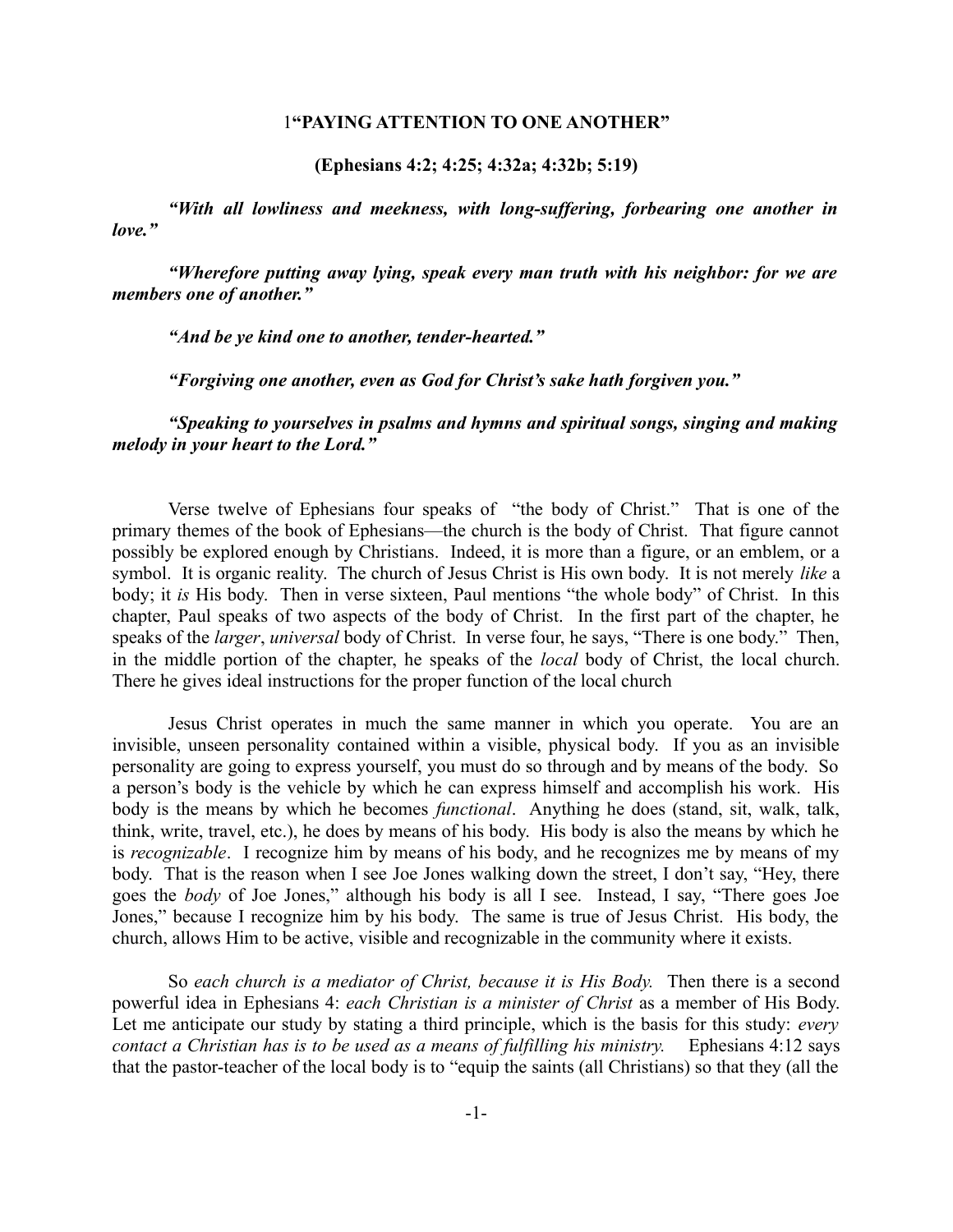saints, all Christians) may do the work of ministering." The pastor-teacher is to "fully furnish," or "outfit," all the saints to make them ready to do their job of ministering.

## **I. THE DIRECTIONS OF CHRISTIAN MINISTRY**

What is "the work of the ministry" which Paul refers to? The work of the ministry is three-directional, or three-dimensional. My personal ministry as an individual Christian—not as a preacher, not as a pastor, not as a teacher, not as an evangelist, but as an individual Christian is to go in three directions.

## **1. Ministry in an Upward Direction**

First, I am to engage in an *upward* ministry, a ministry toward God. Acts 13:2 indicates that it was "as they (the church body in Antioch) *ministered to the Lord*," that the Holy Spirit told them to set aside Barnabas and Saul to form the first traveling missionary team of the book of Acts and of the world Christian movement. Every Christian should "minister to the Lord" on a regular basis, day by day and moment by moment. This ministry includes hearing His voice, praising Him, adoring Him, worshiping Him, and prayer made to Him. Surrender to Him is called our "reasonable service" to Him (Romans 12:2). In short, our primary ministry to God is the ministry of *communion with Him.* This ministry is a response to our awareness of God's goodness, mercy, love and grace in our lives. This ministry should be fulfilled both alone and in the local body, privately and publicly.

The Bible says that "God is love" (I John 4:8). That's what God *is*. Love is foundational to God's character, basic to God's nature. There are other foundational characteristics in God's nature as well, but we are here speaking of His love. The fact that God is eternally love raises a question. If love is foundational to God's character, and God lived "in the Forever" before He created man and the world, whom was He loving *then*? The Bible teaches that God is a social community within Himself. He is a three-way unity within Himself, made up of Father, Son, and Holy Spirit. Theologically, this is called "the Trinity." For all of eternity past (the "past" is from our finite perspective), in a network of relational exchanges, the Three Persons in the Godhood of God loved and enjoyed each other member within His Person *eternally*. The Father was loving the Son and the Spirit—forever. The Son was loving the Father and the Spirit—forever. The Spirit was loving the Father and the Son—forever. Because "God *is* love," there was no depletion and no reduction of that love—forever. In that ongoing network of complete Selfsatisfaction within the Nature of God, they loved One Another for all eternity.

Now the punch line of our message. I have in me right now—at this moment—One of those Persons of the Godhead. *Do you think that the Holy Spirit stopped loving those Other Two when He came down to get inside of me?* Never! The Bible says, "The Holy Spirit has broadcast the love of God (love *for* God) in my heart" (Romans 5:5). So my heart has been flooded with the very Love that God *is*! This happened the day I was saved. How I remember it! Suddenly, in the moment of my spiritual birth, my heart was filled with the love of God. I loved Him and everybody else, instantly. I have often said that I wished then for "rubber arms," so that I could stretch them around every person on earth and carry them to Jesus so that they could experience what had just happened to me. I could simplify my life since that time by saying that it has been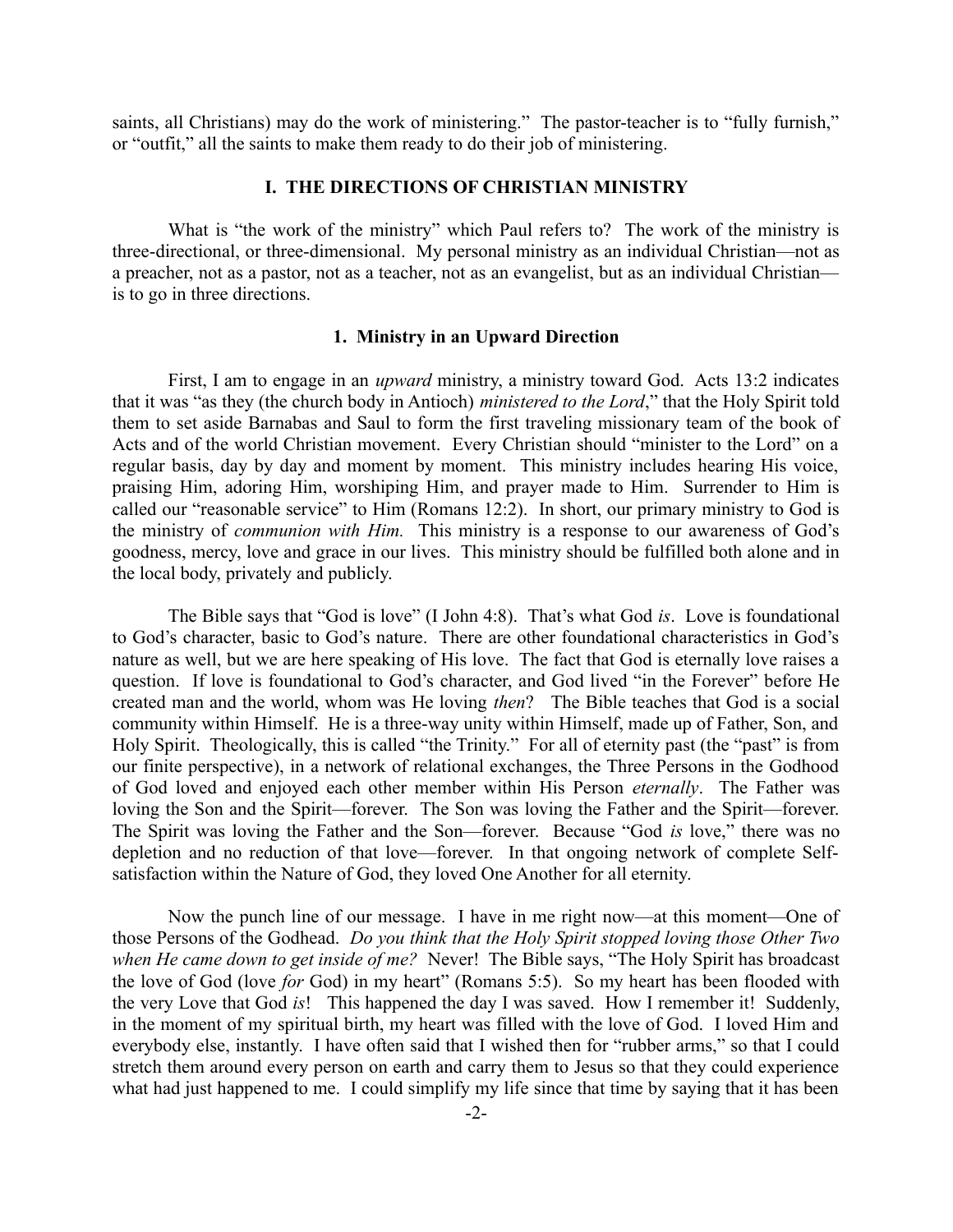a contest (sometimes an intense *conflict*) between God loving in and through me, and my own desire to have my own selfish way. When I defer to the Holy Spirit, my heart becomes a love chapel. But when I choose to have my own way as opposed to His, my life assumes an overload of misery. So the first dimension, the *upward* ministry, should be easy for any Christian. Indeed, it is only difficult if we refuse to defer to the loving Holy Spirit within us.

## **2. Ministry in an Inward Direction**

Second, I am to engage in a *between-ward* ministry, an *inward* ministry, a ministry toward and among the saints. This is a ministry inside the Body of Christ. In I Peter 4:10-11, the Christian's personal ministry inside the Body is clearly spelled out. The theme of the passage is spiritual gifts, the God-given means by which we are to minister to each other in the Body.

"As every man has received the gift, even so minister the same one to another, as good stewards of the manifold grace of God. If any man speak, let him speak as the oracles of God; if any man minister, let him do it as of the ability which God gives; that God in all things may be glorified through Jesus Christ: to whom be praise and dominion for ever and ever."

Traffic those verses again—with interpretation. "As every man (there is the *individuality* and *universality* of spiritual gifts) hath received (there is the *sovereignty* of God in dispatching spiritual gifts; you do not achieve your gift, you receive it) the gift, even so minister the same one to another (there is the intended *utility* of the gift you have received), as good stewards (there is the personal *responsibility* for the gift you have received) of the many-colored grace of God (there is the great *variety* of the gifts Christ has given to His Body; they are like a multifaceted prism). If any man speak, let him speak as the out-speaking, or the mouth-piece, of God; if any man minister, let him do it as of the ability which God gives (there is the supernatural *ability* by which these gifts are to be used in the Body); that God in all things may be glorified through Jesus Christ: to whom be praise and dominion for ever and ever."

Here is a virtual goldmine of wealth about spiritual gifts and about their use in the ministry of the saints in the Body of Christ. Remember, we saw:

> The *individuality* and *universality* of the gifts, the *sovereignty* of God in giving the gifts, the *utility* of the gifts in the Body, my personal *responsibility* to use the gift God has given to me, the great *variety* of the gifts in the Body, and the supernatural *ability* by which I am to use the gift God has given.

Note that the use of these gifts falls into two categories: some are *speaking* gifts, and some are *serving* gifts (I Peter 4:11). These two ministries are *between-ward,* or *inward*, ministries in the Body of Christ, and they are to occur through the regular use of spiritual gifts in the Body. That is the second dimension of ministry in which every Christian is to be daily involved. This study is directed toward this dimension of ministry. Let me merely mention the third and final dimension of ministry.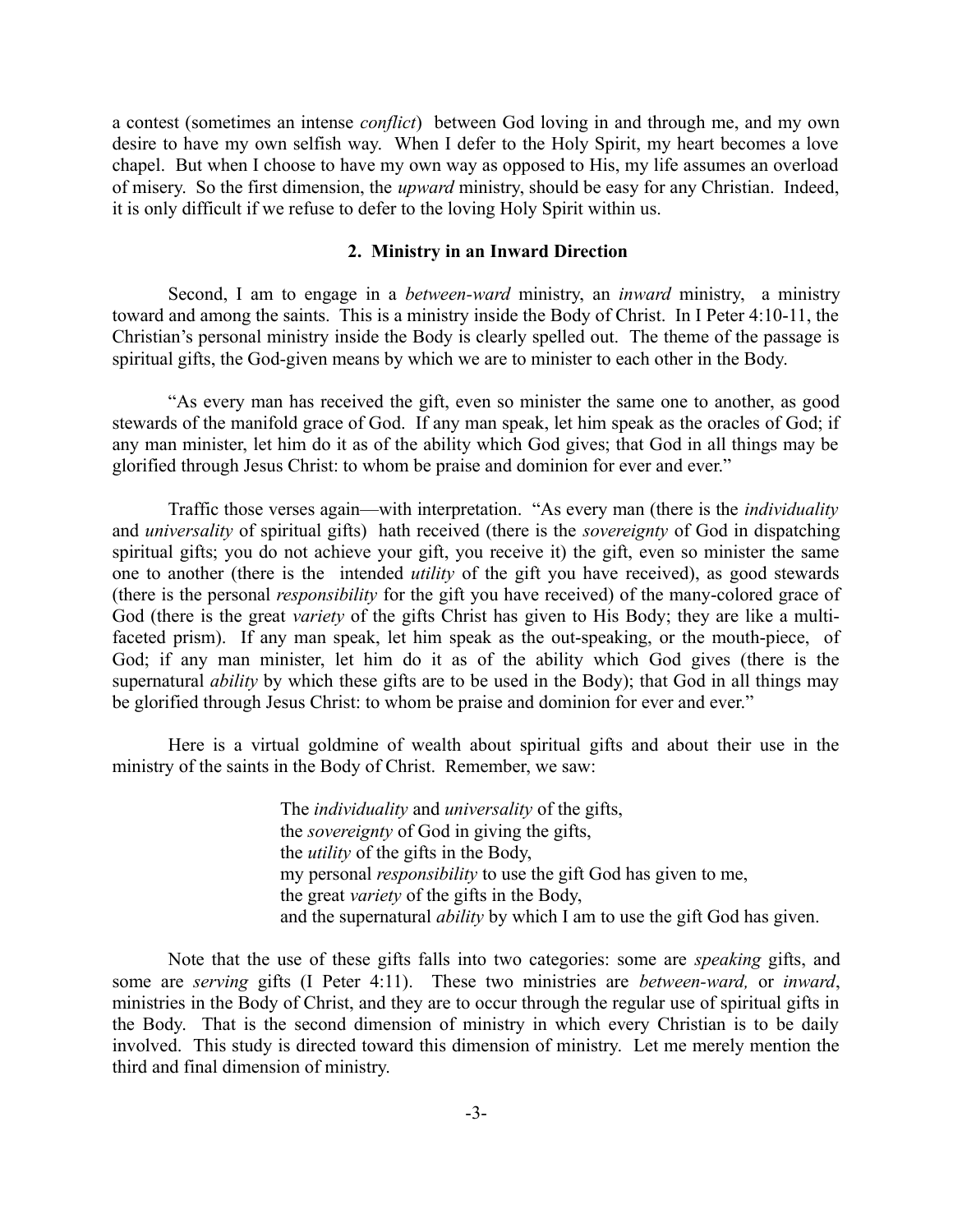## **3. Ministry in an Outward Direction**

Third, I am to engage in an *outward* ministry toward the outside world. Just as I am to have all three of these ministries—upward, between-ward, and outward, so is the entire Body of Christ. The Body should be daily engaging in ministries in all three directions, just as Jesus did when He was here in His own physical body. He ministered upward, between-ward, and outward in His *first* body, and He wants to do the same in His *present* Body. As a member of that Body, are you daily ministering upward, between-ward, and outward? If not, should you not "go into the ministry" today?

## **II. THE DYNAMICS OF AN INWARD MINISTRY**

In this study, I am discussing particularly the second of those three ministries, the between-ward ministry. I want to call your attention in Ephesians four and five to five small sentences. They are bound together by one common denominator, the term "one another." Actually, the term does not occur in the final text, but the idea is certainly there. In the Greek language, the term "one another" is just one word. You should become very familiar with these two English words, "one another," which translate that one Greek word, because these two English words are used over thirty times in the New Testament to show us our between-ward responsibilities in the Body of Christ. In this study, we will examine only six of the many "one anothers" of the New Testament.

## **1. The "One Another" of Toleration**

The first "one another" we will examine might be called *the "one another" of toleration.* Ephesians 4:2 says, "With all lowliness and meekness, with long-suffering, forbearing one another in love." Lowliness (humility), meekness and long-suffering are supportive qualities that enrich and insure Christian toleration, and each of those words is a world in itself. The Williams translation of the New Testament translates the last phrase like this: "Lovingly bearing with one another." The Phillips paraphrase says, "Making allowances for each other because you love each other." Dear Christian, don't hurry here! Prayerfully ponder the paraphrase again, asking God to let you clearly see it and completely apply it. That is normally the last thing in the world that occurs to us in interpersonal relationships. We react to others, instead of setting the pace in bearing with one another.

If I "make allowances for you," I will give you room to stumble and fail, room to breathe, and limitless room to grow. While holding you accountable to the highest standard of Gospel holiness, I will still love you none the less when you fail. That is, I will grant to you maximum opportunity for overcoming, while making allowances for your failures. A friend sent me this great quote by E-mail recently: "Real friends are those who, when you feel you've made a fool of yourself, don't feel you've done a permanent job." These "real friends" are learning to "make allowances" for others.

I have seen this "one another" in a close-up demonstration recently,. One of my dear friends worked closely in a disciple-making relationship with a young man who had been trapped in a very, very serious drug habit. His heart had been changed by the Holy Spirit, but the dread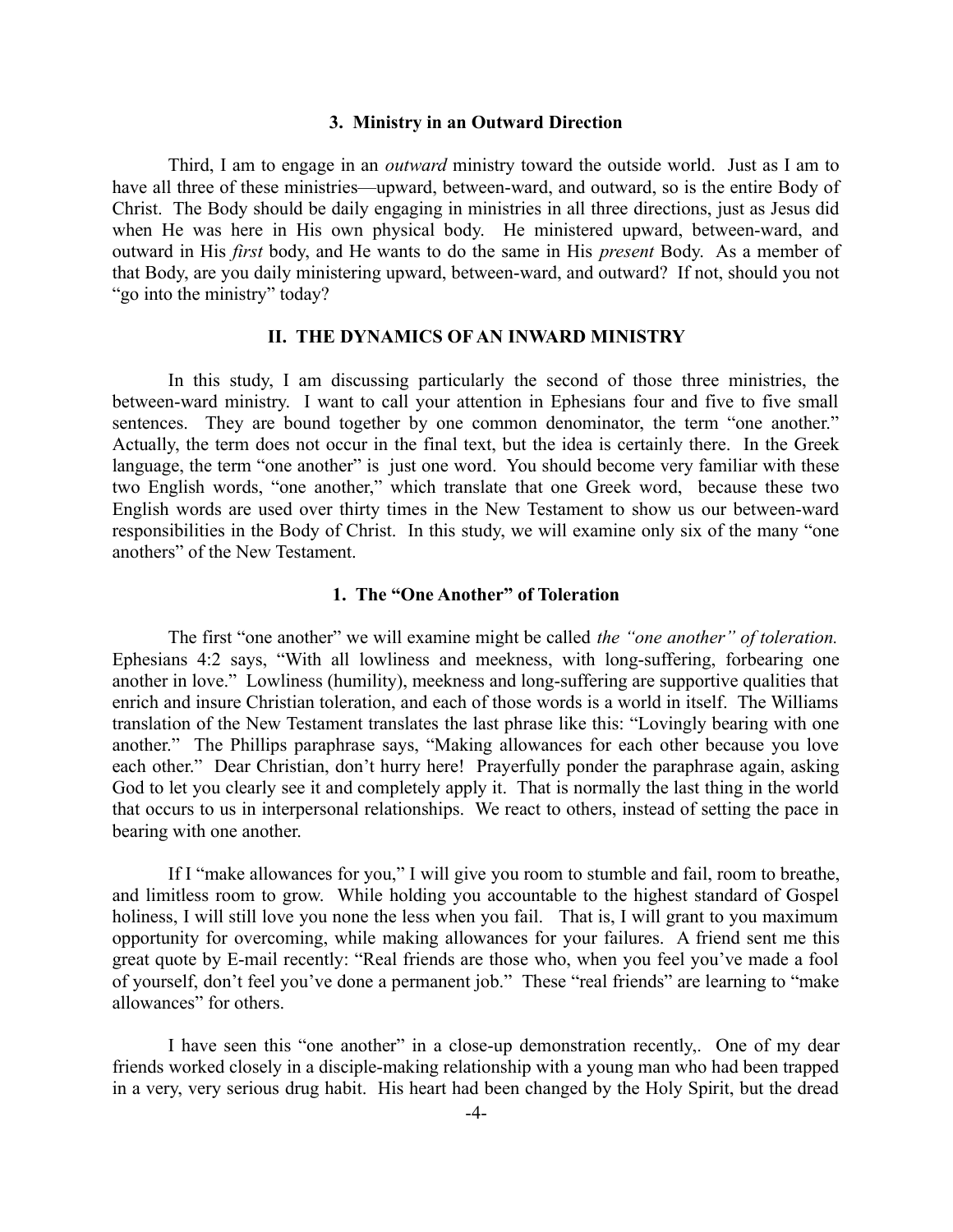habit, like an anchor, would seduce him to failure again and again. Each time, he would come back, remorseful and as repentant as he knew how to be. Each time, my dear friend would patiently work with him, walking him through all the processes of repentance, forgiveness and restoration. His history for a prolonged period of time was like a spiral, marked by some victory and much defeat. But my dear brother "made allowances" for him faithfully, patiently and compassionately. Slowly, he came out of the deadly pattern and steadied out in a walk with God. Some time later, he enrolled in a theological seminary, and now he is pastor of a local church in another state! I wish you could have traced this example as I have. My disciple-making brother "made allowances" for his brother without compromise but with incredible patience and compassion. Many people will be benefitted by his forbearance, though they will never know the cost in disappointment, disillusionment, patience, persistence, and compassion. But finally, the victory came! When I fail as a Christian, I want a friend like that.

Our verse indicates that we have four great allies to assist us in "making allowances for one another." These four allies are like planets rotating around a central body. The four allies are "lowliness," "meekness," "long-suffering," and "love." "Lowliness" (humility) is actually the word from which we get our English word "tapestry." We are to assume such a position of unassuming humility that we become as low as a rug on the floor, willing to be walked on to promote the welfare of the other person. "Meekness" means "consolidated strength," or "strength brought under control." Do you see how this characteristic is so necessary if we are to practice the "one another" of tolerance? We use the strength which, if untamed, would condemn and crush our failing brother, rather to accept and support him. "Long-suffering" is simply the ability or the commitment to "suffer with that person" in his weakness or failure for a long, long time. The word translated "forbear" here means to "hold back." You hold back your inclination to judge and condemn him, making allowances as necessary. "Love" is the word for total selfgiving love, the word that only seeks the highest good of its object. When you combine these five words together—lowliness, meekness, long-suffering, love and forbearance, you see the delicate action that in necessary in practicing the "one another" of toleration.

On several occasions, I have been in the high Andes Mountains of South America. I am told that when pack animals transporting burdens there meet on a narrow trail, one animal will get down on its knees and let the others walk over it, thus passing in safety. What a picture of "making allowances for one another."

In I Corinthians 13:7, Paul said, "Love bears all things, believes all things, hopes all things, endures all things." There is hardly anything in the world more creative than one person believing in another. This verse seems to say that love is willing to go through a lot in order to preserve a relationship with the beloved. This is the meaning of this "one another," the one another of Christian toleration.

## **2. The "One Another" of Communication**

The second "one another" of Ephesians 4 is *the one another of communication.* Ephesians 4:25 says, "Wherefore putting away lying, speak every man truth with his neighbor: for we are members one of another." Notice the negative beginning of this verse. Lying has become a way of life to many Americans. Lies are as easily told, it seems, as truth. One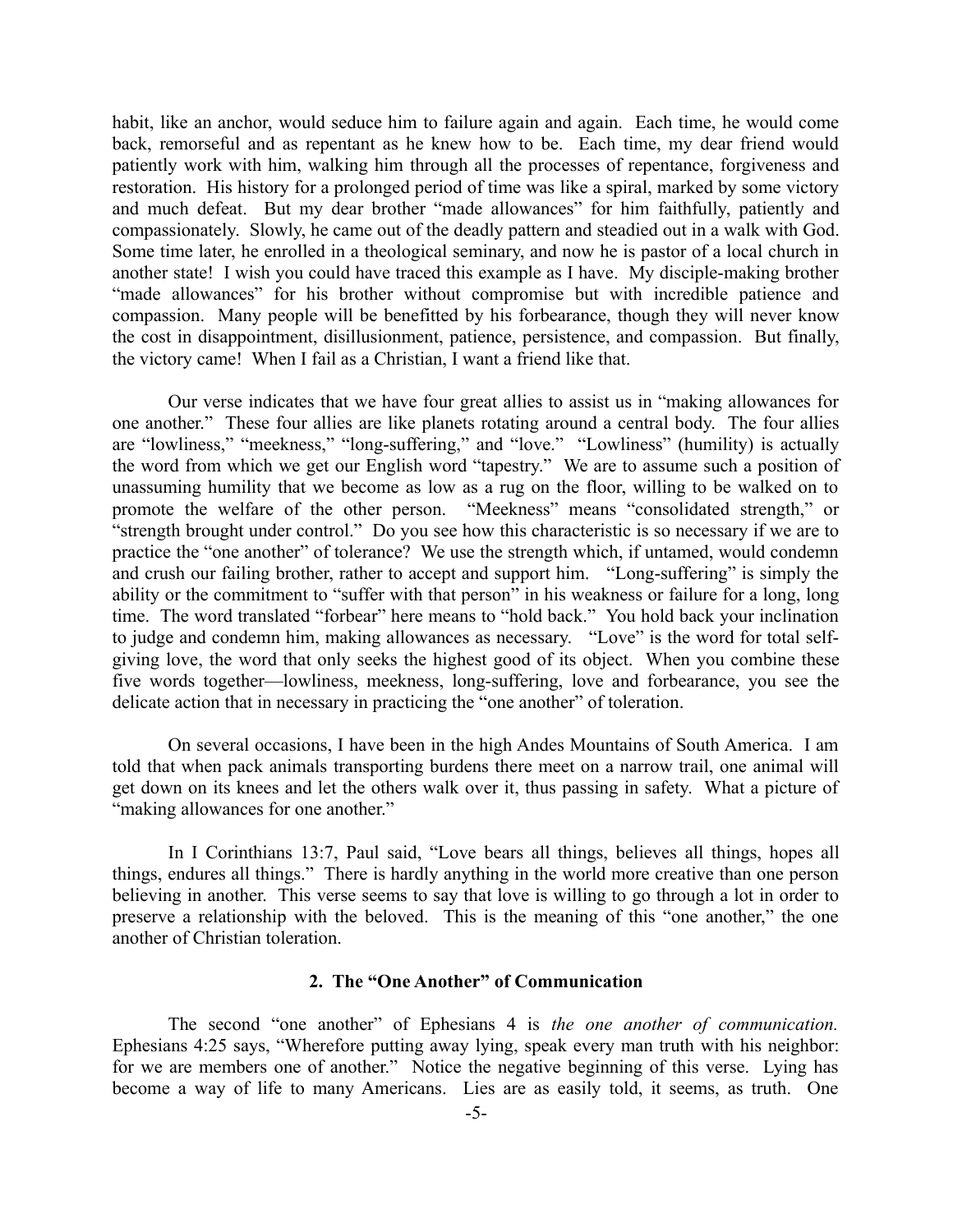newspaper editorial lamented the present epidemic of lying with these words: "The curse of our legal system today is public perjury, lying under oath." The Greek word for lying here is *"pseudo,"* which refers to falsehood and deceitfulness. The positive side of the mandate is to "speak every man truth with his neighbor." Now, this does not mean that we have liberties to decimate the person under the pretense of telling the truth. Verse 15 of this chapter says that we are to "speak the truth in love." There should be a delicate balance between conviction and compassion as we speak to or about others. If you speak conviction without compassion, you may severely damage the other person. If you share compassion without speaking conviction, you may give him license to sin.

The word "truth" should be noted, also. Two women were talking about a mutual third acquaintance. One said in awe, "Tell me *more."* The first said, "Listen, I've already told you *more than I know.*" There is a difference between "truth" and mere accuracy. Many things are *accurate*, but they are not "truth" in a New Testament sense. Truth has moral dimensions to it. Truth has Gospel dimensions to it. Many things that are reported accurately still have nothing to do with "truth."

Remember the analogy of the human body here. All the members of a human body are in constant communication with one another. This communication is a regular occurrence in a healthy body. The network for that communication is vast, including the bloodstream, the nerves, the sight-sound-mind exchange, etc. The same kind of sensitive communication should be occurring among the members of Christ's body at all times. This is the "one another" of Christian communication.

## **3. The "One Another" of Compassion**

The third "one another" mentioned in the text is *the one another of compassion.* Ephesians 4:32 says, "And be ye kind one to another." The word "and" connects this statement with the preceding verse. In that verse (31), there are six deadly attitudes and actions that are the enemies of compassion. Those six things are like poisons that destroy the disposition of a Christian. The six mentioned things are "bitterness," "wrath," "anger," "clamor," "evil speaking," and "malice." Bitterness is a subtle attitude that quickly becomes a deep-set "root" in the heart (Hebrews 12:15). "Wrath" means an explosive display of bad temper. "Anger" is slowly rising, seething ill disposition which may burst forth in a show of bad temper. "Clamor" is loud speech which demonstrates an uncontrolled temperament. And "malice" is ill intent toward anyone, a viciousness of mind and disposition toward another. Obviously, these attitudes must be put aside if we are to take care of each other as Scripture commands.

"And be ye kind one to another." My first pastor after I became a Christian had a plaque on his office desk which read, "Be kind, because every one you meet is fighting a hard battle." The word "kind" is the basis for our word, "kindred," or "kinship." It seems to presume that members of the same family should be kindly disposed toward one another. That makes great sense, doesn't it? If we are *kin* to each other, we ought to be *kind* to each other.

Years ago, I saw this wise counsel, "Beware of people who have *deep convictions* and *shallow sympathies."* It is a fine art to find consistent balance between conviction and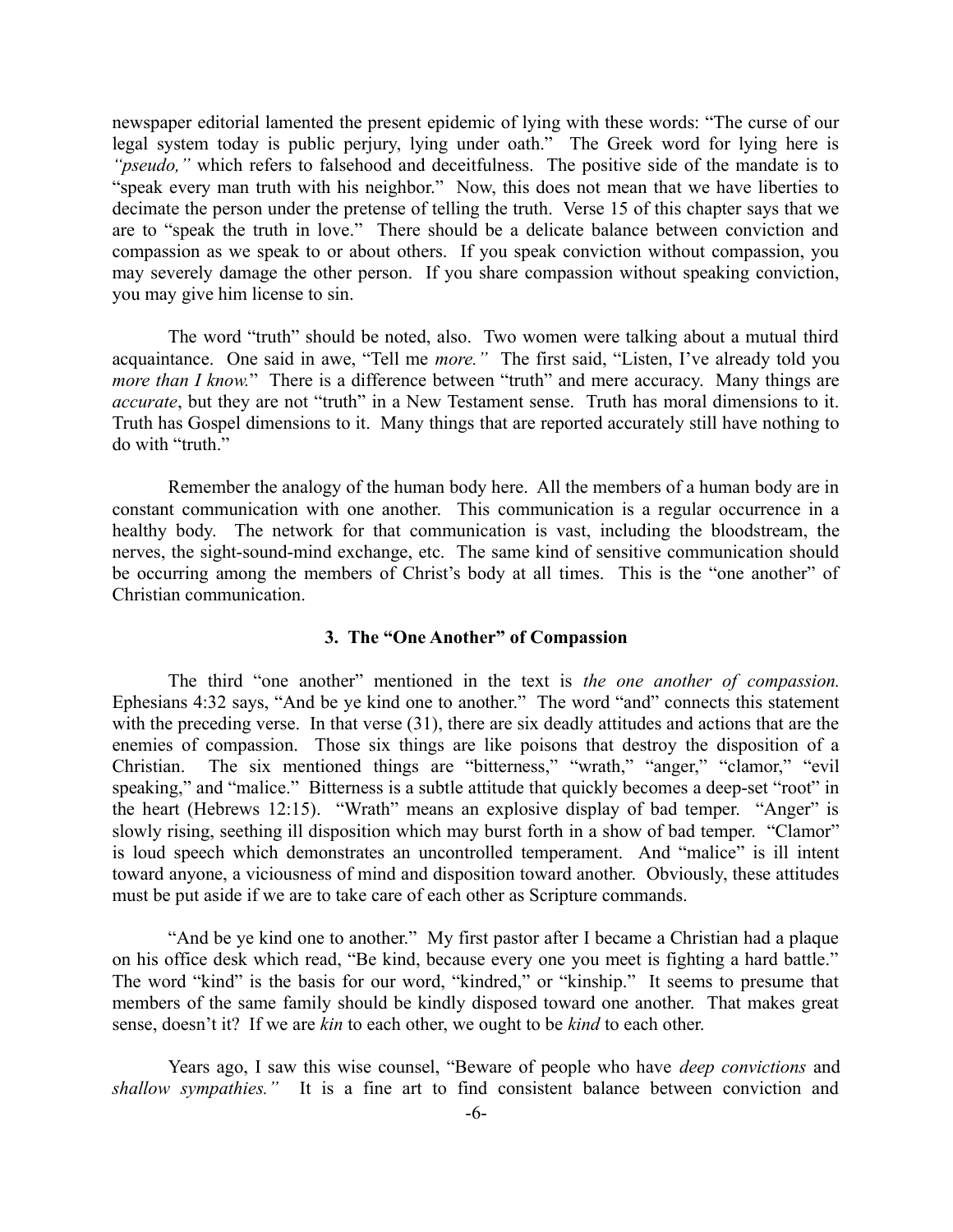compassion in the Christian life, but this is to be our constant quest. There are too many *good but insensitive* Christians. Mark Twain referred to them as "good in the worst sense of the word." How we need an epidemic of true kindness among us in the body of Christ! Someone said of Henry Ward Beecher, the great preacher, "No one ever felt the full force of his kindness until he did Mr. Beecher an injury." He had apparently learned the lesson of this great text. Henry Drummond, the great British scientist and warm-hearted Christian preacher, said, "The greatest thing a Christian can do for his heavenly Father is to be kind to some of His other children." F. W. Faber, another great Christian communicator, said, "Kindness has converted more sinners than either zeal, eloquence or learning."

Dr. Harry Ironside, who for years was the pastor of the great Moody Memorial Church in Chicago, traveled all over the country on preaching engagements after he retired. His wife often traveled with him. He was on one such trip one time, and he had preached four times in one day in Bible conferences in the same city. Late that night, they were driving to a nearby city where he was to preach again on the next day. As they conversed, he became irritable and spoke sharply and critically to his wife. She became very quiet in the passenger seat. The Holy Spirit spoke gently to him, and He quickly chose against himself. He said to her, "Honey, please forgive me, but you'll have to remember that I have preached four times today!" She reached over and put her hand on his and quietly replied, "Honey, I understand, but *you'll* have to remember that *I listened to you four times today!"* You see, everybody needs kindness from other people, and it is never acceptable to presume that we have a right to be unkind under any circumstance.

A Christian job foreman in an electrical business had an employee in his work force who knew that he was a Christian and was constantly testing his Christianity. He began to taunt the foreman, and the taunts became more and more intense as the foreman refused to react in anger or revenge. Others watched the demonstration of verbal venom from one man and the demonstration of Christian graciousness on the part of the other. One day, one of the other workers pulled the foreman aside and asked, "How do you take it? If it were me, I'd fire him so fast it would make his head swim! How do you do it?" "Oh, I'm just following a lesson I learned from the moon," was the foreman's puzzling answer. "*A lesson from the moon*?" replied the workman, "*What* lesson from the moon? What does *that* mean?" The foreman answered, "Yes, I was reading the Gospel of Matthew one day, and I came across the statement of Jesus that we are the light of the world. I remembered that He also said that, as long as He was in the world, *He* was the light of the world. I realized that He meant that He is the *sun* and we are the *moon*. He originates the light, shines it on us, and we reflect His light to those around us." "Yes," said the puzzled worker, " but what lesson did you learn from that for this situation on the job?" The foreman answered, "Well, I arrive home late from work quite often. I have a dog that is usually out in the yard when I arrive after dark. I noticed that every time the moon is out, that dog will sit on his haunches and bark loudly at the moon, as if he is angry with it. But then I saw my lesson. *No matter how loudly that dog barks at the moon, the moon just keeps on shining as if it never noticed*. The dog's nature may be to bark, but the moon's nature is to shine. I can't speak for that other fellow; it may just be *his nature* to bark in anger. *But I'm a Christian, and my nature is to shine. I can't let his bad spirit keep me from shining*."

"Be ye kind one to another," and don't let anything make you stop. May God help us to consistently practice the "one another" of Christian compassion.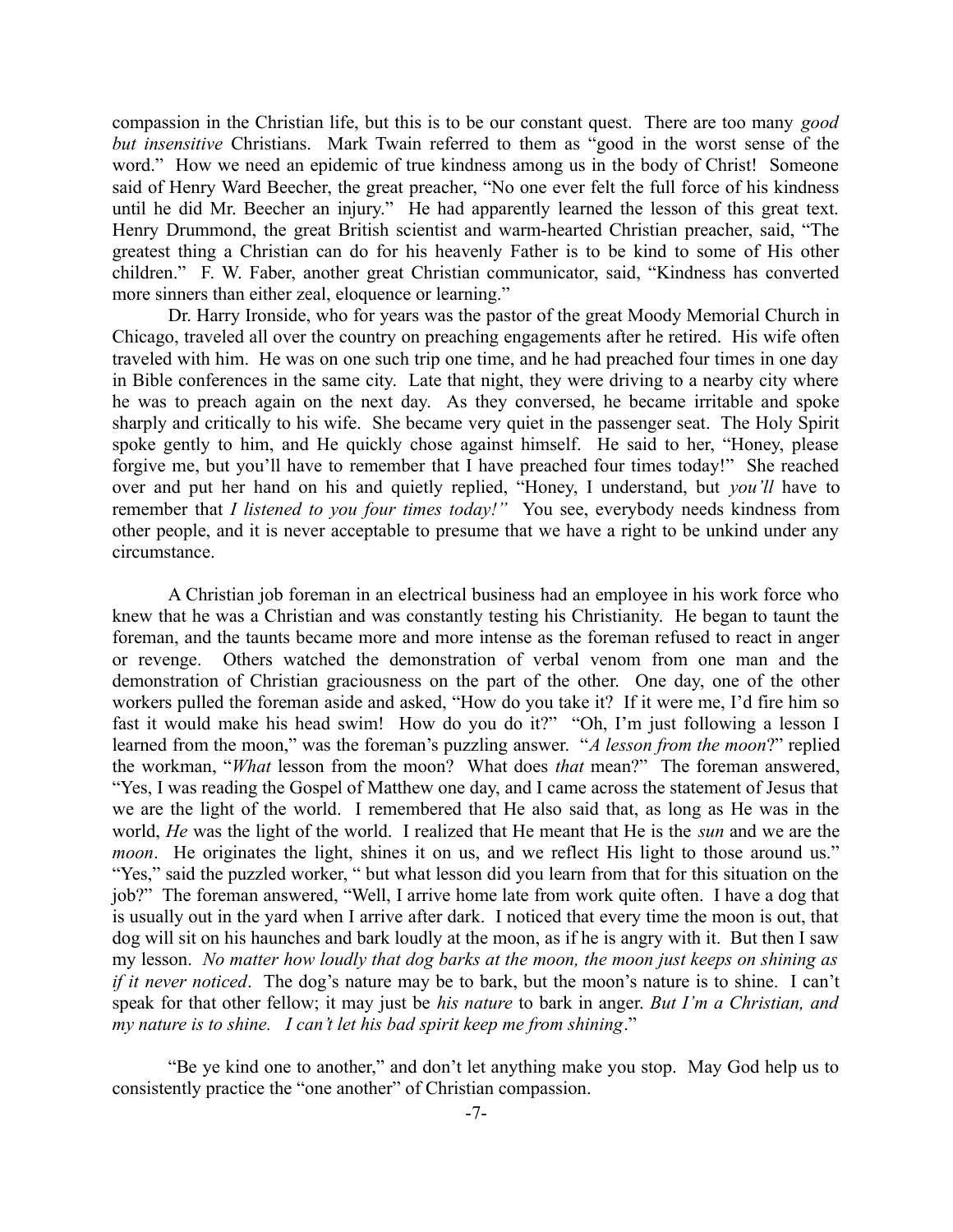# **4. The "One Another" of Remission**

The fourth "one another" of our text is *the one another of remission*, or forgiveness of one another. Ephesians 4:32 says, "Forgiving one another, even as God for Christ's sake has forgiven you." The words "even as" means "exactly as." What a standard! The pattern and standard for our forgiving each other is in God's forgiveness of us for Christ's sake. When we think of the just reasons God might have used for *not* forgiving us, and the gracious reasons He used *for* forgiving us, surely we can use the model of His forgiveness as our example, and the resources of His grace as our means, and forgive others when they sin against us.

A Christian should always regard himself as a *forgiven forgiver.* He can never be anything *but* a forgiver because his standard is always to be *God's forgiveness of him.* Because God can be counted on to forgive, every Christian should be able to be counted on to forgive, also. God's forgiving is a model of what can happen between two alienated human beings. The dynamics are the same. God shows the way. "God for Christ's sake has forgiven you," the text says. Even so, we are to "forgive one another."

In fact, Jesus indicated several times that your willingness to forgive those who have sinned against you will determine your ability to *be* forgiven by God. This does not mean that you buy God's forgiveness by forgiving others. It simply means that if you are bound by an unwillingness to forgive others, you are demonstrating that the forgiving grace of God has never been fully activated in your own life. The "forgiveness pipeline" is the same size whether coming in to your life (God forgiving you) or going out of your life (you forgiving others).

Do not misunderstand this matter of forgiving others. Let no one think that it is easy or automatic. God Himself struggled with the matter through the awful agony of a Cross, and you will likely struggle with it, too. A teacher asked in a Sunday School class, "What does a person have to do to be forgiven?" A sharp little boy answered, "Well, first, he has to sin!" Friends, sin is one thing when it is merely done, but it is another thing when it is seriously committed *against you*. Someone else's sins look easy to forgive—until you are in the line of fire where the sin hits the target! But this is the whole point. A Christian should aspire not merely to the *practice* of forgiveness (maybe only a one-time act), but to the *spirit* of forgiveness (a lifetime disposition, and *likely a lifetime struggle).* One wise Christian said it this way: "He who would belong to the kingdom of love as a recipient must belong to it as an agent." May God fill the Body of Christ with *agents* of forgiveness who make *good* agents because they know so well what it is to be *recipients* of forgiveness!

The need and the power of forgiveness are revealed with great poignancy in a short story by Leo Tolstoy entitled, "God Sees the Truth But Waits." It is the story of a man named Aksenov, who, although innocent of the murder of which he is accused, is condemned to exile for life. For twenty-six years he lived as a convict in Siberia; no word ever reached him of his wife and children. "His hair turned white as snow, and his beard grew long, thin, and grey. All the mirth left him; he stooped; he walked slowly, spoke little, and never laughed, but he often prayed."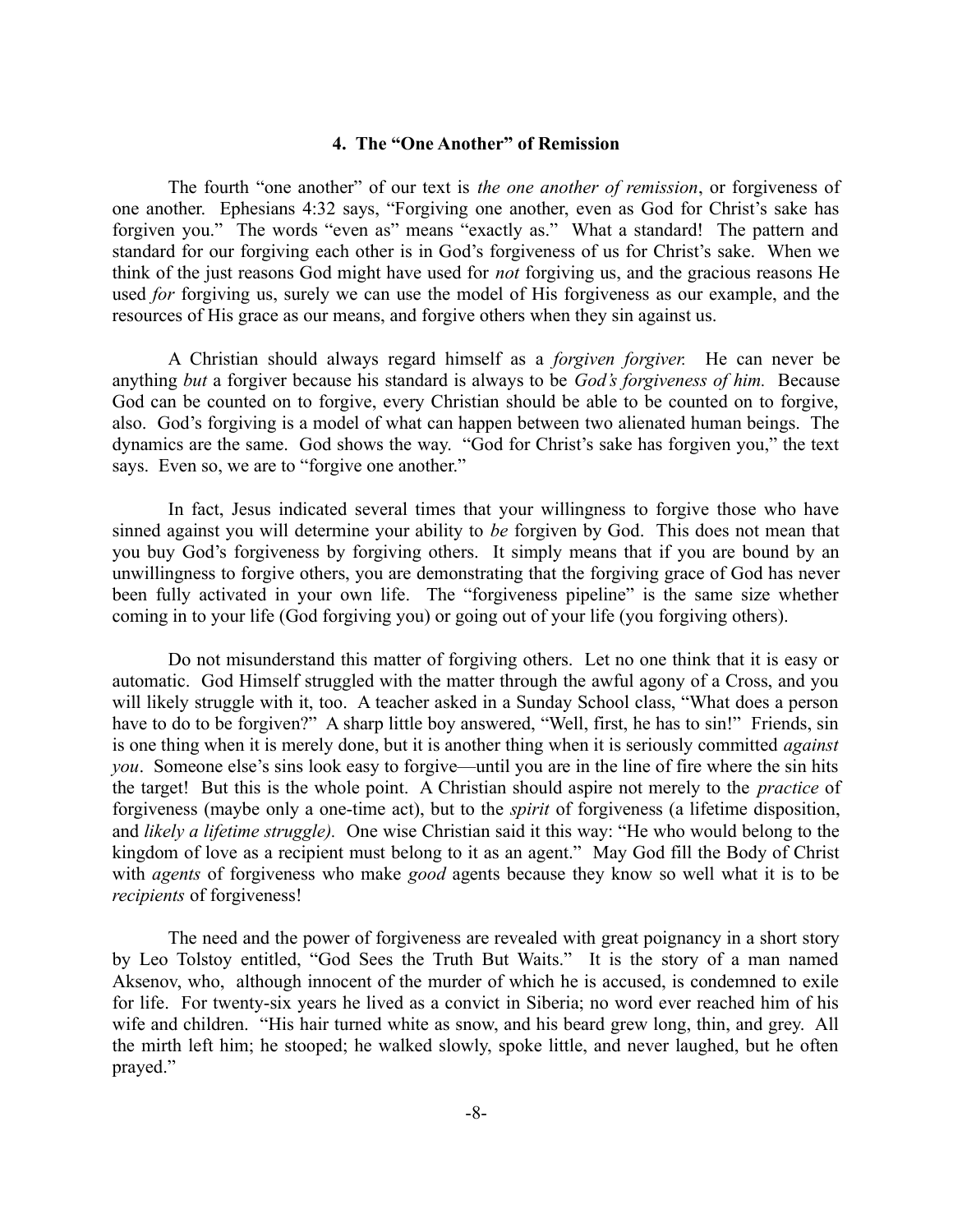Then one day among a band of new convicts Aksenov discovered Makar, the man who really committed the crime for which Aksenov had suffered. Makar was now exiled to Siberia for some petty offense. His real murder of a quarter-century ago is still undiscovered. At first Aksenov was filled with bitterness and vengeance in contemplation of his life that had been robbed from him. He tried to pray but he could get no peace. His hatred was so great that he could not go near Makar. One day, though, he suddenly had his chance to strike back. He discovered Makar digging an escape tunnel out of the prison, and had the power to turn Makar over to certain death from the governor of the prison. Makar threatened him but Aksenov retorted, "I have no wish to escape, and you have no need to kill me; you killed me long ago! As to telling the governor of you, I may do so or not, as God shall direct."

When the inquiry came, however, Aksenov only answered, "I cannot say, your honor. It is not God's will that I should tell! Do what you like with me; I am in your hands." After this Makar came begging for forgiveness: "Ivan, forgive me! For the love of God, forgive me! I will confess that it was I who killed the merchant, and you will be released and can go to your home."

Aksenov answered, "It is easy for you to talk, but I have suffered for you these twenty-six years. Where could I go to now? My wife is dead, and my children have forgotten me. I have nowhere to go . . ."

Makar did not stand up, but instead beat his head on the floor. "Ivan, forgive me!" he cried. "When they flogged me it was not so hard to bear as it is to see you now . . . yet you had pity on me and did not tell. For Christ's sake forgive me, wretch that I am!" And he began to sob.

When Aksenov heard him sobbing he too began to weep. "God will forgive you!" he cried, "Maybe I am a hundred times worse than you." *And at these words his heart grew light and the longing for home left him.* In spite of what Aksenov had said, Makar confessed his guilt. But when the order for his release came, Aksenov was already dead.

Between these two men, love had the last word and forgiveness prevailed. As forgiveness was expressed, old wounds of sin and evil were healed. As in the case of every sin, healing could not have come in any other way. Tolstoy grasped this fact firmly and clearly. *God does see the truth but even He waits for the grace of forgiving love to be grasped among men.* Both men in the story needed this grace. Aksenov needed to be healed of the sins of bitterness, hatred, and vengeance, no matter how "innocent" his suffering was. Makar, in turn, needed to be healed of the sins of pride and cruelty. The only way that healing could come to either of these men was by forgiveness. Only a forgiving love could reach and change Makar's cruelty; his heart was unreachable except by love. And only the act of forgiving could bring peace to the one who was wronged. Whenever relationships between people are mangled by sin as in this story, forgiveness is the only way by which these lives may be restored to wholeness again. This is something that goes beyond all systems of justice. The miracle (*miracle)* of grace prevails through *forgiven forgivers,* people who are *broken enough to forgive* because they know they are *great sinners who have been forgiven.* This "one another" is desperately needed in the Body of Christ, and when practiced, it unleashes great waves of the love and grace of God.

# **5. The "One Another" of Celebration**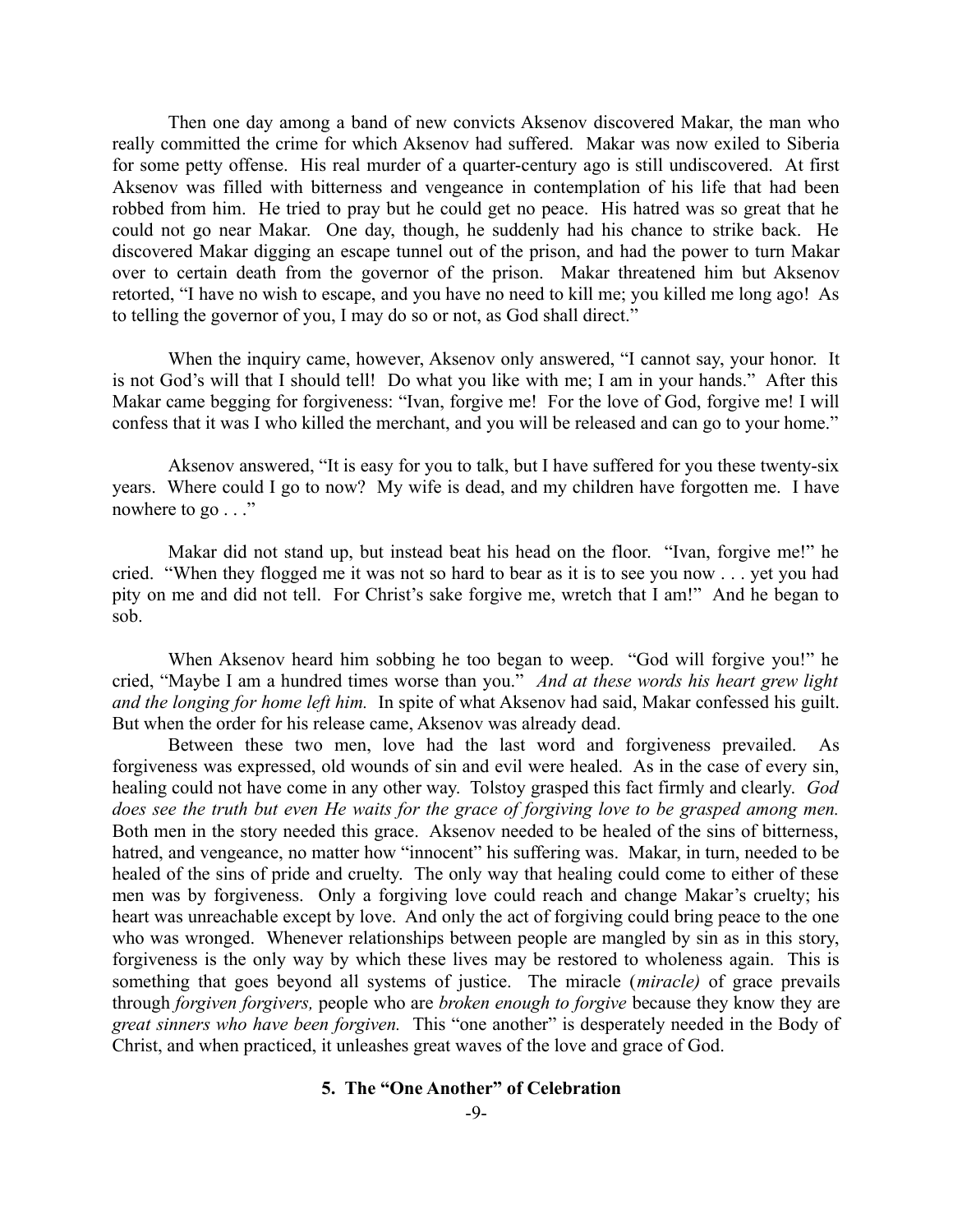The fifth "one another" for our study is *the one another of celebration.* Ephesians 5:19- 20 says, "Speaking to yourselves (the 'one another' idea) in psalms and hymns and spiritual songs, singing and making melody in your heart to the Lord; Giving thanks always for all things unto God and the Father in the name of our Lord Jesus Christ." The entire statement has a high atmosphere of great celebration about it.

G. K. Chesterton was right when he said that "joyful celebration is the gigantic secret of the Christian." Celebration is at the heart of God's plan for human beings. The reason for this is that joy is at the heart of God Himself. The Bible calls Him "the happy God." Jesus said, "There is joy in the presence of the angels of God . . ." Notice that the joy is not merely in the angels, but in their *presence.* The joy is in God Himself. "You will show me the path of life, in Your Presence is fullness of joy, and at Your right hands there are pleasures forevermore" (Psalm 16:11). A veteran pastor, speaking from years of trial and error, gave this counsel to his people, "Go out of the way to find the 'joy pie'—and be sure to cut yourself a big slice." You see, dear Christian, you are commanded to rejoice, and God would not command it if it were not possible.

It is of interest to note that Paul wrote letters to two Macedonian churches, the church at Philippi and the church at Thessalonica. In both cities, he was heatedly abused and persecuted, being driven from both cities by those who could not receive his message of grace and forgiveness. However, in both letters to those churches, I Thessalonians and Philippians, the note of joy is loudly sounded. In fact, the book of Philippians is often called "the epistle of joy." Few things are more remarkable about the New Testament than this continual stress on joy. All information we have about the early church indicates that, from an outward point of view, there was little that could cause rejoicing. But they were "in Christ," and they had learned the truth of His words, "Your joy no man taketh from you" (John 16:22). So the word "joy" and many of it's derived forms occur with startling frequency throughout the New Testament. For example, the word for "grace" is from the root word for "joy." Also, one of the words translated "forgive" is also from the same root. Dear Christian, the Christianity of the New Testament is absolutely permeated with the spirit of holy joy. Surely your circumstance today is not more difficult than theirs. Is your life permeated with joy? If not, the reason is one of sin and disobedience.

Samuel Shoemaker, a great evangelist, said, "I have heard a lot of Christians confess a lot of sins, but I have never heard even one confess the sin of sadness. Yet the sin of sadness is the breeding parent of many, many other sins. Most sins would never be committed if the Christian were rejoicing in the Lord." Shoemaker added his opinion that the surest mark of a Christian is not faith, or hope, or even love, but the surest mark of a Christian is joy. "Joy," he said, "is the infallible sign of the Presence and blessing of God."

The English word, "celebration," comes from a Latin word that means "to frequent" something, or to do that thing very, very often. This is what worship is. It is to frequently, repeatedly, regularly recognize and celebrate God — in a positive, thankful, praising, extolling, adoring way. And we are to do it "between-ward," among ourselves, in the presence of one another.

# **6. The "One Another" of Submission**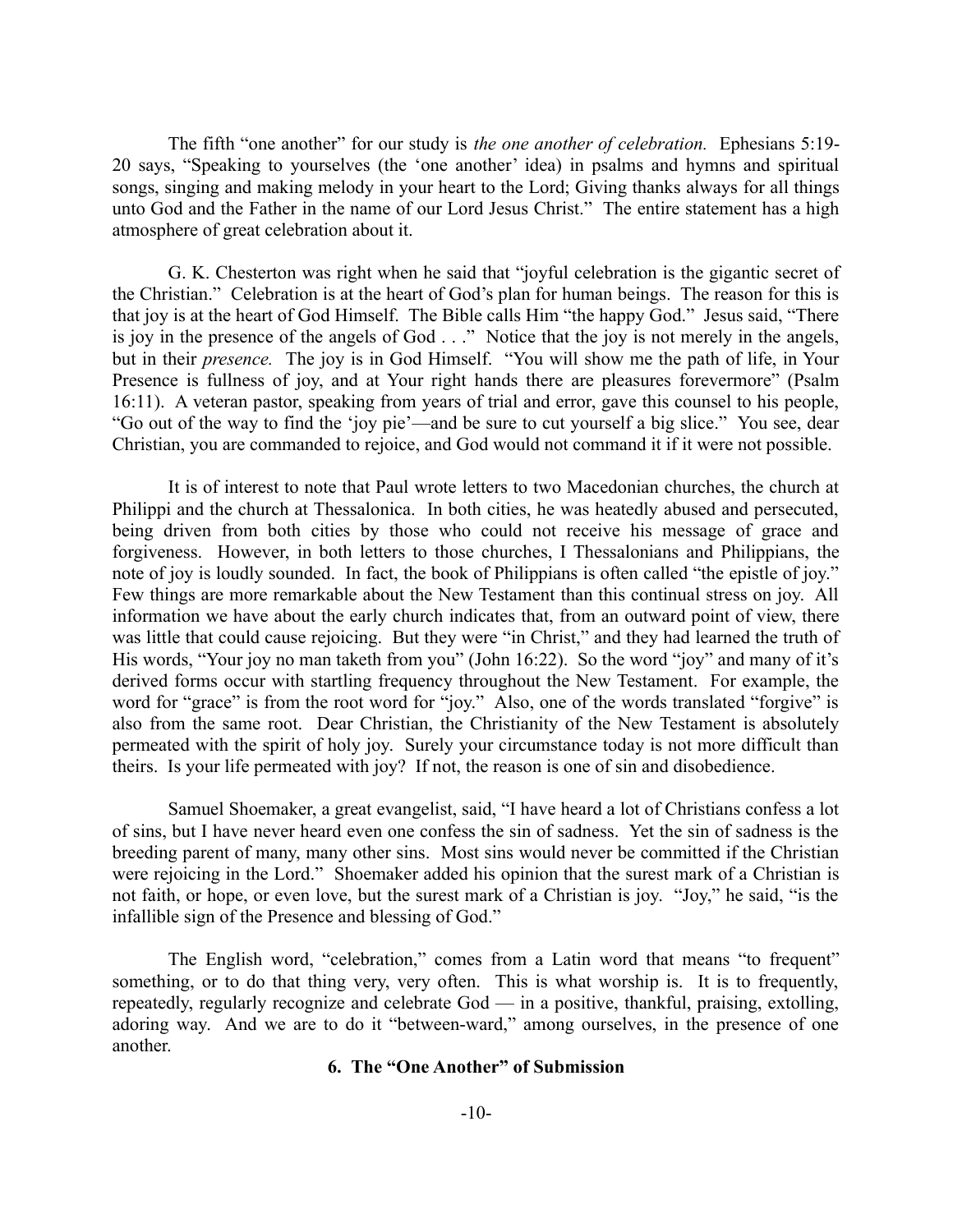The final "one another" of our study (which I will only mention) is the *one another of submission.* This responsibility is not to be minimized because of my brief treatment of it. Hardly anything is more essential for the proper function of the Body of Christ. Ephesians 5:21 says, "Submitting yourselves one to another in the fear of God." Verse 22 then says, "Wives, submit yourselves unto your own husbands as unto the Lord," but it is to be noted that the responsibility of the wife toward the husband is mentioned only after the responsibility of mutual submission has already been established. In fact, most of the responsibility addressed to husbands and wives is addressed to the husband, probably because husbands are more stubborn and less likely to submit, and because the husband's assignment is bigger. If the husband takes the proper initiative in loving, leading, *and submitting*, everything else is likely to fall into place.

The word translated, "submit," is a military term. It means to "rank yourself underneath," as if to assume that the other person is your superior and you are his inferior. Christians are to do this *voluntarily*, and to do it "one to another," regardless of rank, position, or tenure. Submission is the responsibility of *every Christian*, and the submission is to be practiced "one to another in the fear of God."

Question: are you as comfortable when *you* are submitting *to another* as you are when someone *else* is submitting to *you*?

One committed Christian said, "I have tried all kinds of mission work. I have done community mission work, and home mission work, and foreign mission work — but the greatest mission work I ever did is *sub*mission work!" This is the most demanding work, and the most rewarding work, a Christian can do. If he doesn't do it, he will finally be a part of God's continuing problem. If he *does* do it, he will be a happy and useful part of God's great *solution*.

A man was leisurely browsing through a bookstore one day while waiting on his wife as she shopped in a nearby merchandise store. She appeared in the aisle to tell him she had finished her shopping, and he started out of the store with her. But suddenly, his eye was arrested by the title of a book on the shelf. It was entitled *How to Hug.* He had developed a special interest in putting some romance back into his marriage, so he impulsively bought the book. When he arrived home and examined its contents, he discovered that the book wasn't what he thought it was. Instead of a warm, romantic book, he had actually purchased a volume from an encyclopedia covering the alphabetized topics beginning with the word "how" and ending with the word "hug."

Could it be that we often cause a similar disappointment in the Body of Christ?  $-$  a disappointment to God and to the brothers and sisters around us? On the surface, we seem to be offering a warm, personal, and gratifying experience. But I'm sure that people are often disappointed with the "one anothers" they see (or do *not* see) in the local Body of Christ where they attend.

Every Christian must make a lifetime project of these "one anothers" — the "one another" of Christian *toleration*, the "one another" of Christian *communication*, the "one another" of Christian *compassion*, the "one another" of Christian *remission*, and the "one another" of Christian *celebration.* And this is only the beginning! After the four Gospels, the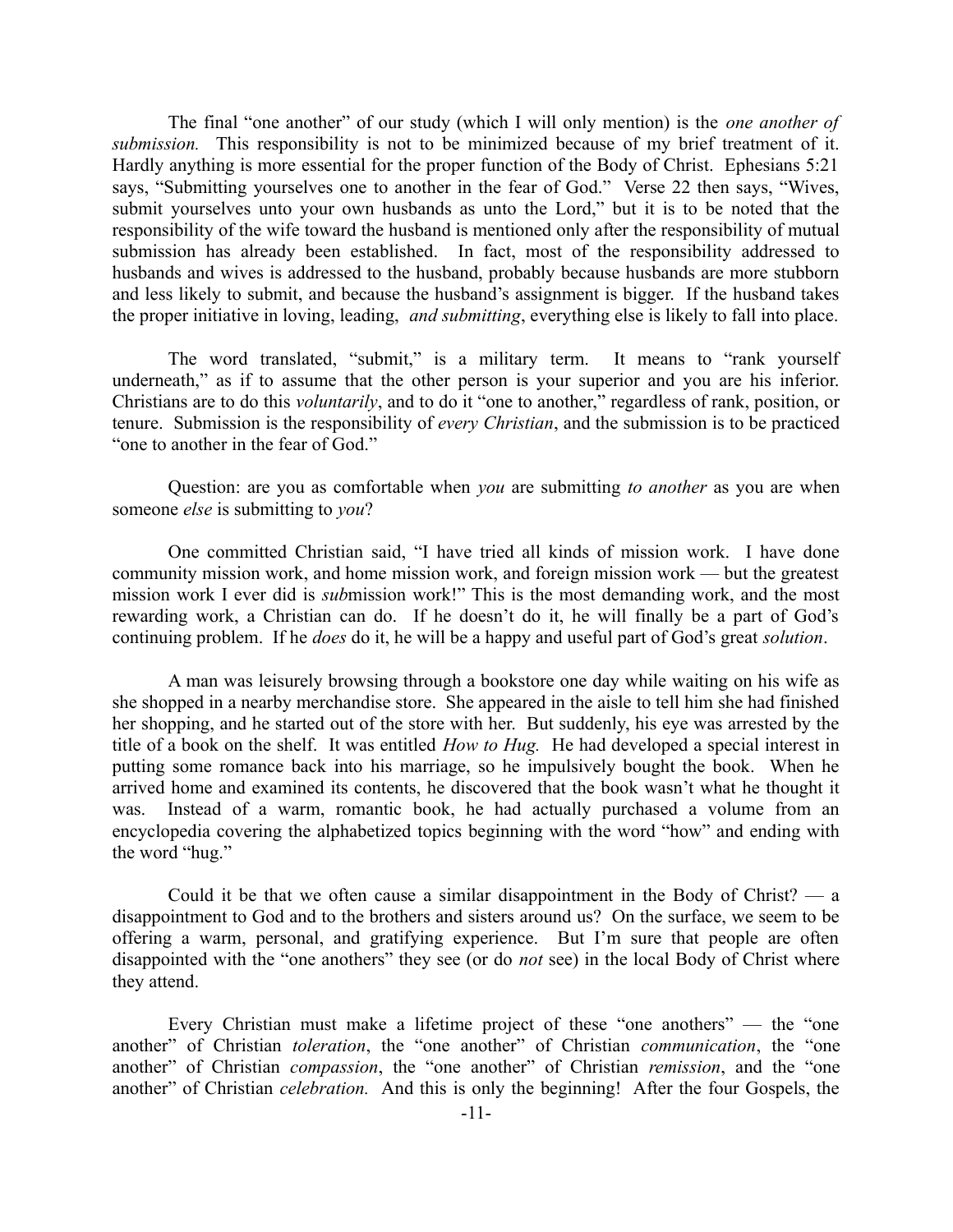word translated "one another" is used 58 times in the New Testament. Paul uses it most — some 40 times. While many of the "one anothers" are repetitions, at least 22 different injunctions are given to believers in Christ.

George MacDonald, the great Scottish author, said, "Division has done more to hide Christ from the view of men than all the infidelity that has ever been spoken." Lars Wilhelmsson said, "The united Body of Christ is God's greatest weapon in fulfilling the Great Commission." Surely the Body should be united in something so important. Don't we owe it to Him — *and to "one another"?*

### **ADDENDUM # 1**

Some years ago, I preached an extended series of sermons on the "one anothers" of the New Testament. My studies are reflected in the notes which I retained from the sermon preparation. Here are some of the notes.

The Christian life is a reciprocal life. (1) First, there is the Divine-human relationship, that of a Father and His child. (2) There is the brother-brother, brother-sister, sister-brother, sister-sister relationship. (3) There is the brother (a Christian) - other (whether an outsider or another Christian) relationship. Within the Body of Christ, these relationships are highlighted in the New Testament:

- I. Commands Bearing upon Inter-relationships:
	- (A) Love one another. John 13:35.
	- (B) Receive one another. Romans 15:7.
	- (C) Greet one another. Romans 16:16.
	- (D) Have the same care one for another. I Corinthians 12:24-25.
	- (E) Submit to one another. Ephesians 5:21.
	- (F) Forbear one another. Ephesians 4:1-3. Colossians 3:12-14.
	- (G) Confess your sins to one another. James 5:16.
	- (H) Forgive one another. Ephesians 4:31-32. Colossians 3:12-13.
- II. The Negative Commands: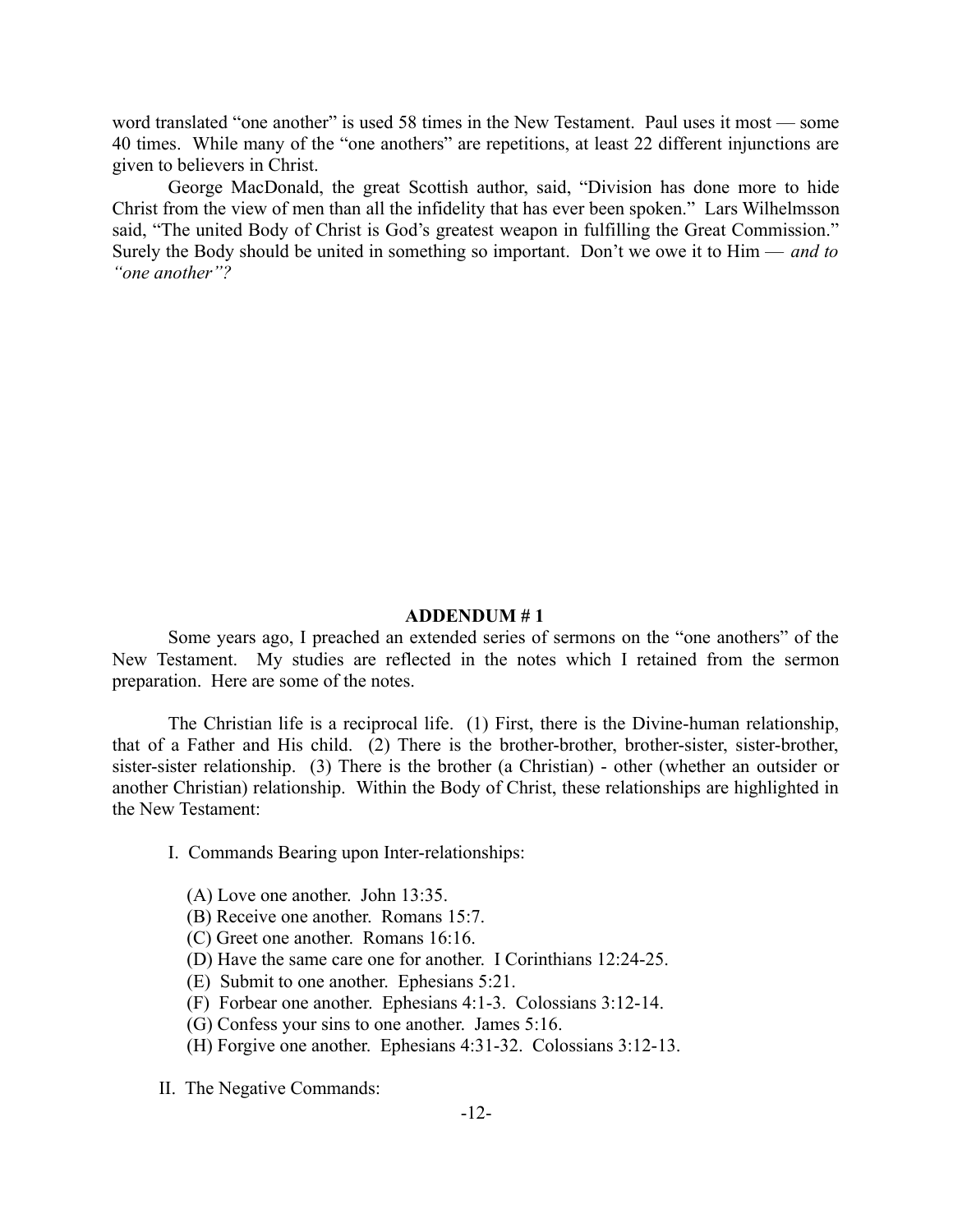- (A) Do not judge one another. Romans 14:13.
- (B) Do not speak evil of one another. James 4:11.
- (C) Do not murmur against one another. James 5:9.
- (D) Do not bite and devour one another. Galatians 5:14-15.
- (E) Do not provoke one another. Galatians 5:25-26.
- (F) Do not envy one another.
- (G) Do not lie to one another. Colossians 3:9-10.
- III. Commands Bearing Upon Mutual Edification:
	- (A) Build up one another. Romans 14:19. I Thessalonians 5:11.
	- (B) Teach one another. Colossians 3:16.
	- (C) Exhort one another. Hebrews 3:12-13.
	- (D) Admonish one another. Romans 15:13. Colossians 3:16. I Corinthians 4:14).
- IV. Commands Bearing Upon Mutual Service:
	- (A) Be servants one to another. Galatians 5:13-14.
	- (B) Bear one another's burdens. Galatians 6:2.
	- (C) Use hospitality one to another. I Peter 4:7-10.
	- (D) Be kind to one another. Ephesians 4:31-32.